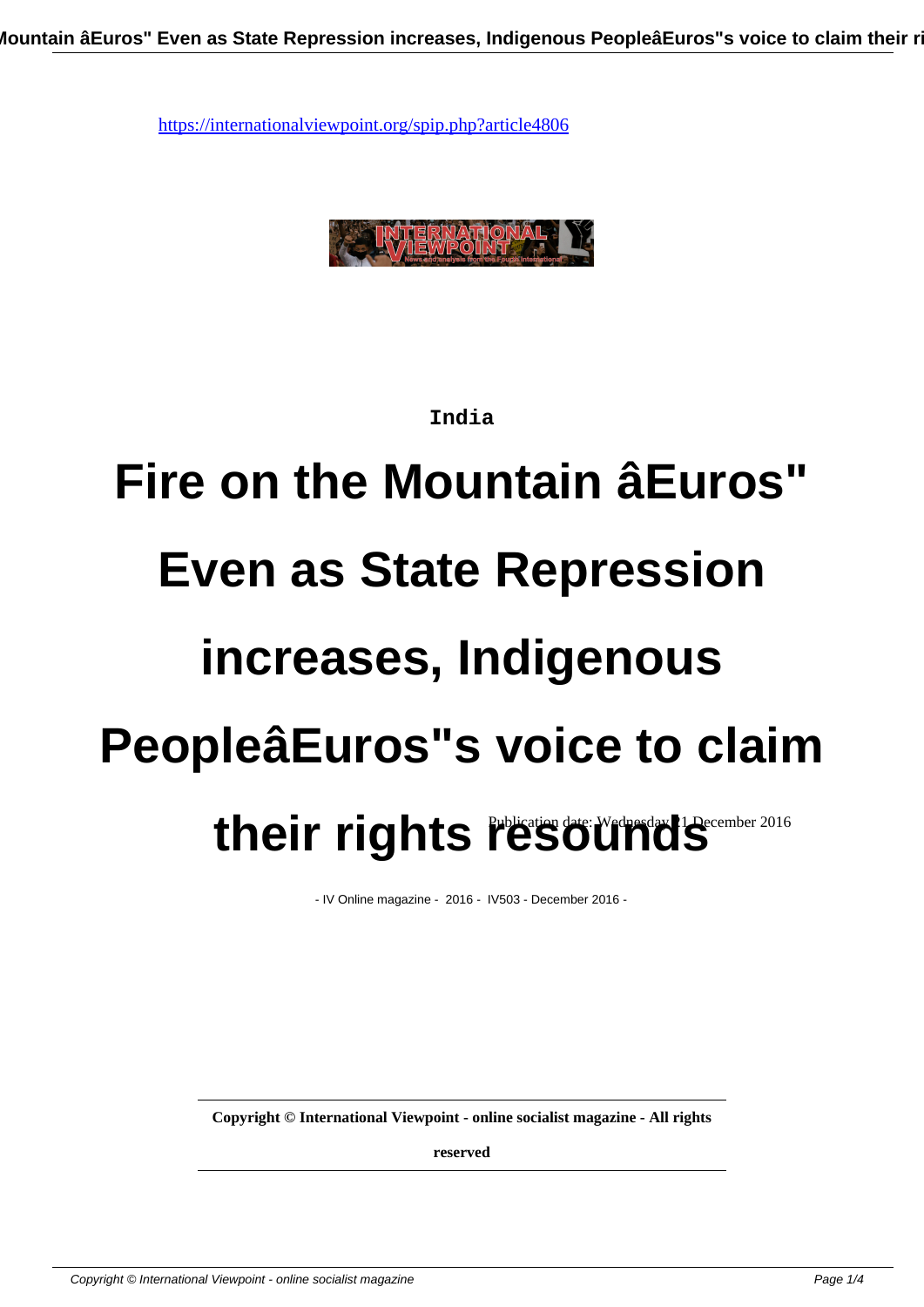**The Supreme Court of India in a landmark judgment (Criminal Appeal No: 11 of 2011) observes: âEurosoeThe injustice done to the tribal people of India is a shameful chapter in our countryâEuros"s history. The tribals were called `rakshasâEuros" (demons), `asurasâEuros", and what not. They were slaughtered in large numbers, and the survivors and their descendants were degraded, humiliated, and all kinds of atrocities inflicted on them for centuries. They were deprived of their lands, and pushed into forests and hills where they eke out a miserable existence of poverty, illiteracy, disease, etc. And now efforts are being made by some people to deprive them even of their forest and hill land where they are living, and the forest produce on which they survive.âEuros [section 36].**

## **Law vs People**

Realizing this injustice, the British rulers introduced some legislations in view of protecting the tribal people and their rights over natural resources. Chotanagpur Tenancy Act, 1908 (CNT) and Santal Pargana Tenancy Act, 1949 (SPT). These laws were meant to prevent land-alienation of the indigenous Adivasi community. However, over the years some loopholes were made especially in CNT Act through which indigenous land can be taken for public sector undertakings such as mines and industries.

Under this guise thousands of acres of land has been forcibly taken using the outdated Land Acquisition Act of 1894 enacted by the British. The compensation fixed by petty bureaucrats was meager without any rehabilitation of the displaced. A minimal estimate is about 24 lakh acres of land alienated and 19 lakh people displaced. Further push came in with Liberalisation Policy adopted from early 1990s paving way for private industrialists to invest in mining and industries.

### **Memorandums of Underakings on paper only**

Even as the govt went on signing Memorandums of Underakings with prospective industrialists, peopleâEuros"s resistance movements began to emerge. Consequently very few industrialists could set up their industries leading to an industrial deadlock and most of them had to go back empty handed. Big projects such as Neterhat Field Firing Range, Koel-Karo River-Water Project, Arcelor-Mittal project where peopleâEuros"s resolve not to give their land are some of the success stories of peopleâEuros"s resistance. It was in such a predicament that UPA govt enacted the âEurosÜLand Acquisition Act, 2013âEuros" by which better compensation and rehabilitation was offered.

Some significant features are: (1) compensation amount enhanced to four times the market rate, (2) obtaining environment clearance for the industry/mine, (3) obligatory public hearings wherein the consent of 80% for private industries and 70% for public sector industries, (4) social audit by independent expert group to assess the economic, social, cultural impact on the communities because of the industry/mine functioning in their midst. Only on the satisfactory fulfillment of the above conditions, industries/mines would be given the go-ahead signal.

Mass protests overwhelm Ordinance of NDA govt to scrap the salient features of the 2013 Land Acquisition Act. This was a desperate attempt to salvage the assurances the govt had made to industrialists that they would face no problems in setting up industries. This arrogant action of the govt aroused the intellectuals, farmers associations,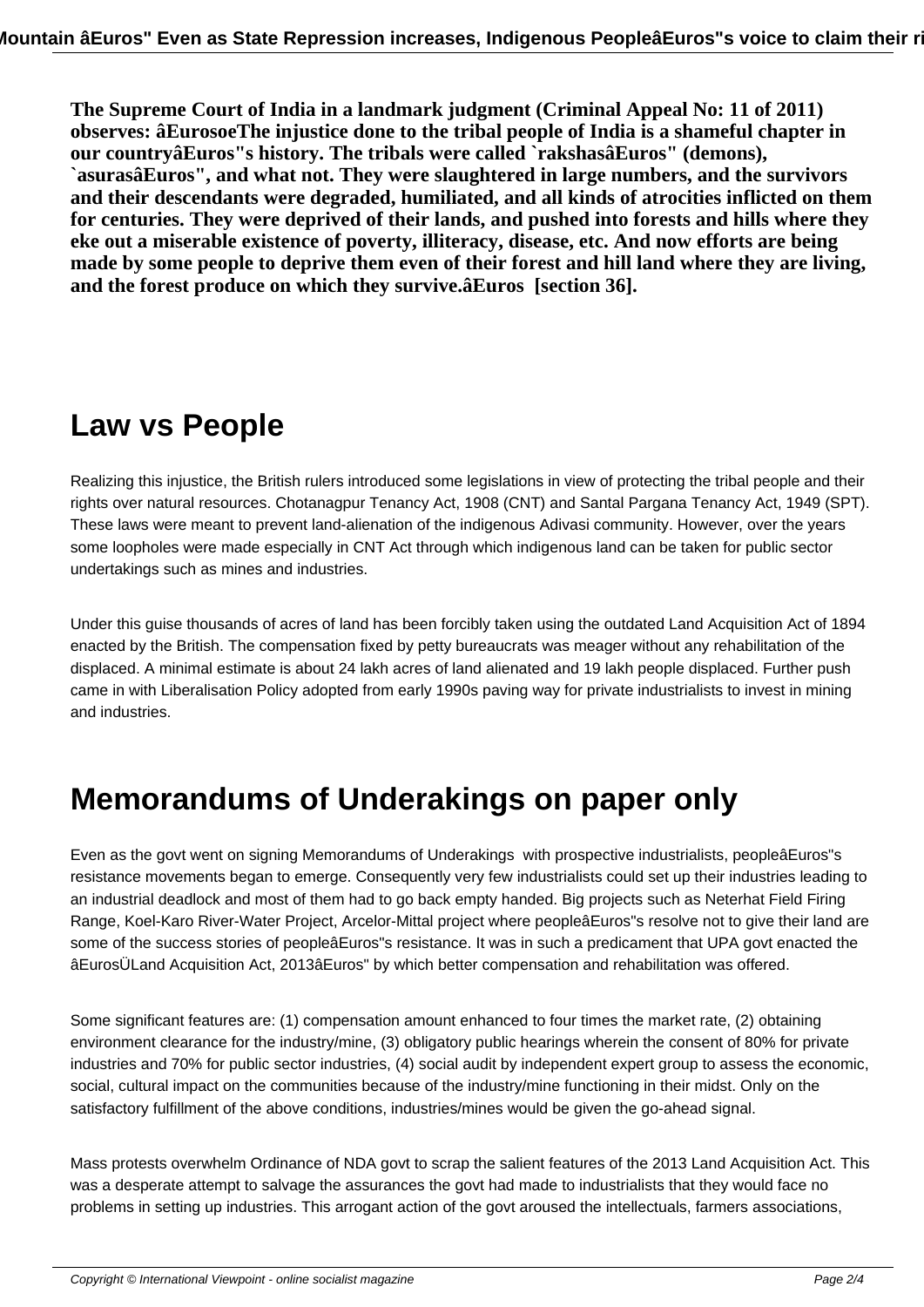working class, dalit and adivasi communities to take to the street at local, regional, national levels and denounce the duplicity of the NDA govt. This determined protest by the masses finally brought the govt on its knees and forced it to withdraw the much hated Ordinance.

Shifting the burden of dismantling the 2013 Land Acquisition Act to State Govts, the NDA govt asked the States to enact their own laws / ordinances / amendments so that the corporates can easily acquire land and start their industries and mines. Now that Jharkhand Govt is a BJP govt and has been faithfully carrying out the dictates of the national NDA govt worked out the sinister plan of passing an Ordinance which sought to tamper with the CNT & SPT Acts. This Ordinance was passed by the State Cabinet just a few days before the commencement of the State Assembly on 28th July 2016. It should rather have been placed in the Assembly, but the govt knew it would be difficult to get it through since the opposition would oppose it vehemently. Sad but true, the State Governor signed it and forwarded it to the President of India for his approval after which it would become a law. Happily, the President had the discretionary sense to forward it to the Central Govt and the National Commission for Scheduled Tribes and asked for their comments. While the central govt has been silent on the matter, the ST Commission responded saying it would be highly unconstitutional to pass such an ordinance. Nearly five months have passed and the President has not given his approval. This placed the NDA govt at the centre and the state govt in Jharkhand in an awkward situation where their plot against the indigenous people could not materialize.

#### **Ordinance becomes Amendment**

 Jharkhand GovtâEuros"s proposed Amendments to CNT & SPT Acts are a scapegoat to hide its real intent of duping the indigenous community that the above Acts are good and will be preserved but with a few amendments which will open a new path to development! But sufficient awakening is taking place among the affected people and they will no longer be fooled.

Where attendance register becomes âEurosÜconsentâEuros" document!: Sensing the predicament of the govt, indigenous parties, organizations and movements demanded the Vth Schedule of the Constitution be observed in letter and spirit and that govtâEuros"s proposed amendments should get the approval of Tribes Advisory Council (TAC) before presenting them on the floor of the Assembly. The govt wishing to give the impression that it abides by the constitutional requirements convened a formal meeting of the TAC in September 2016 but the anomaly was the Chief Minister who is not even a tribal made himself the chairman and conducted the meet. Laughable but true, the attendance register was taken as the consent document and the general public was informed through the ever obliging media that the resolution of the govt had been passed by the TAC!

A three-minute miracle! Opposition to the proposed Amendments to CNT & SPT Acts became voluminous on the part of indigenous mass movements and opposition political parties. Rallies, public meetings against the amendments became the order of the day. Opposition parties assured the people that they would not allow the bill to be passed in the State Assembly. Both the ruling party and the opposition parties were geared up for the battle and an obvious tension prevailed all over the state. When the State Assembly gathered, the opposition parties members were up on their feet and demanded that the bill be discussed first before any attempt to pass it. An uproar prevailed and then lo and behold it was announced that the Bill has been passed by a voice vote! All this took place in a matter of three minutes!

It is NOT agricultural land for non-agricultural purposeâEuros¦ BUT snatching indigenous land for out-sider industrialists. What are the objectionable elements in the proposed amendments? (1) Article 49 allowed transfer of indigenous land only to industry and mining. The proposed amendment will open the door to creating infrastructure, rail lines, colleges, hospitals, transmission lines etc. etc. in fact for any and every thing. (2) Article 21 restricted the use of agricultural land only for agricultural purpose. In other words, agricultural land cannot be changed to